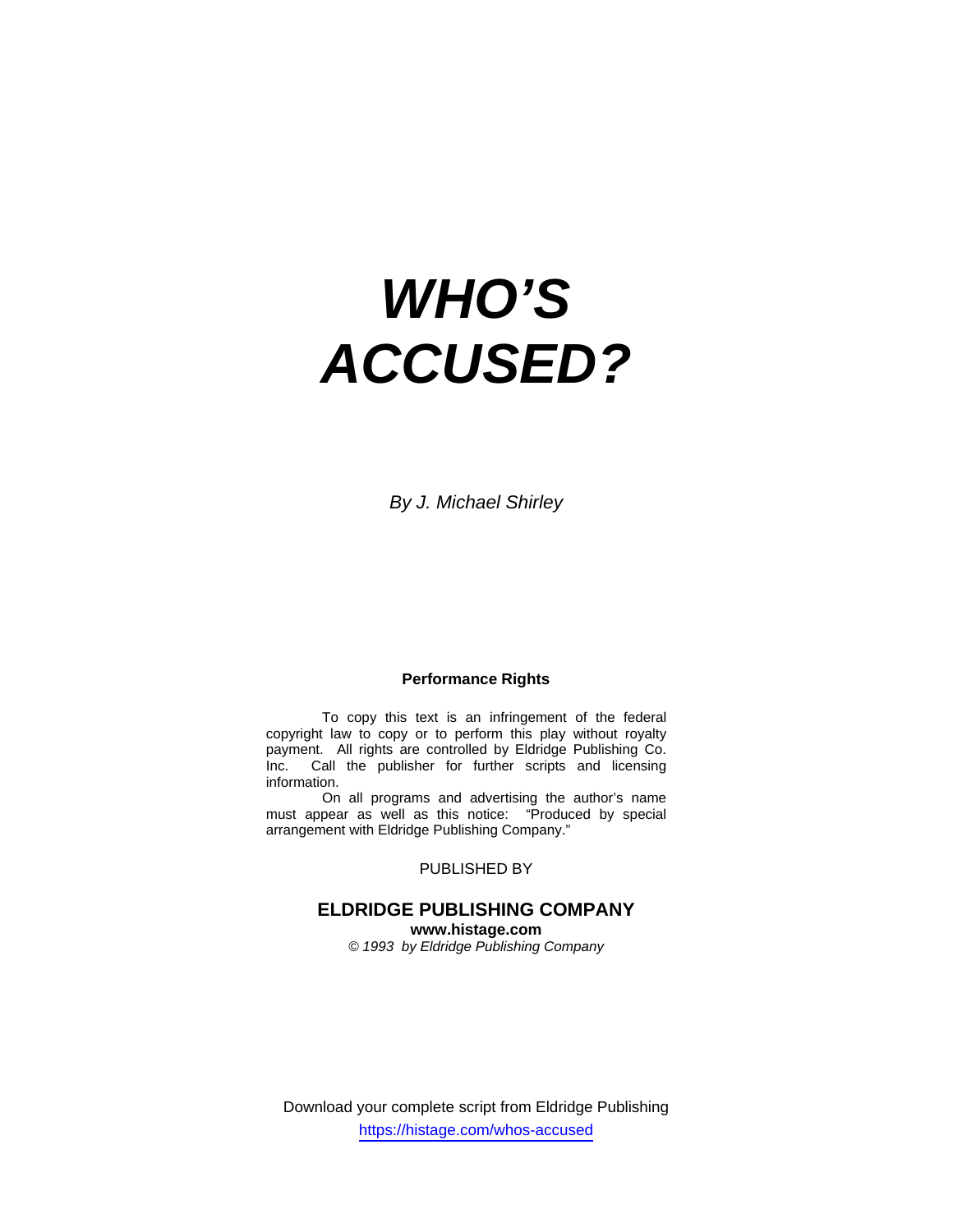*Who's Accused? -2-* 

## **SYNOPSIS**

 Here's a one-act comedy about good-ol-boy law and (dis)order in the deep South! As various denizens of Redwine County testify, we find out an entire murder trial is based on the "facts" that the local undertaker needs some business and the sheriff's cleaning lady thinks the accused sorta looks like that criminal on TV the other night.

 The fact that there is no body doesn't stop these folks from turning an out-of-town speeder into a murderer. Luckily the defense council, a woman attorney from the North, is not part of the good ol' boys' network and is not about to let her new client swing from the hangin' tree! A young newspaper reporter covering this most unusual and hilarious trial, serves as narrator.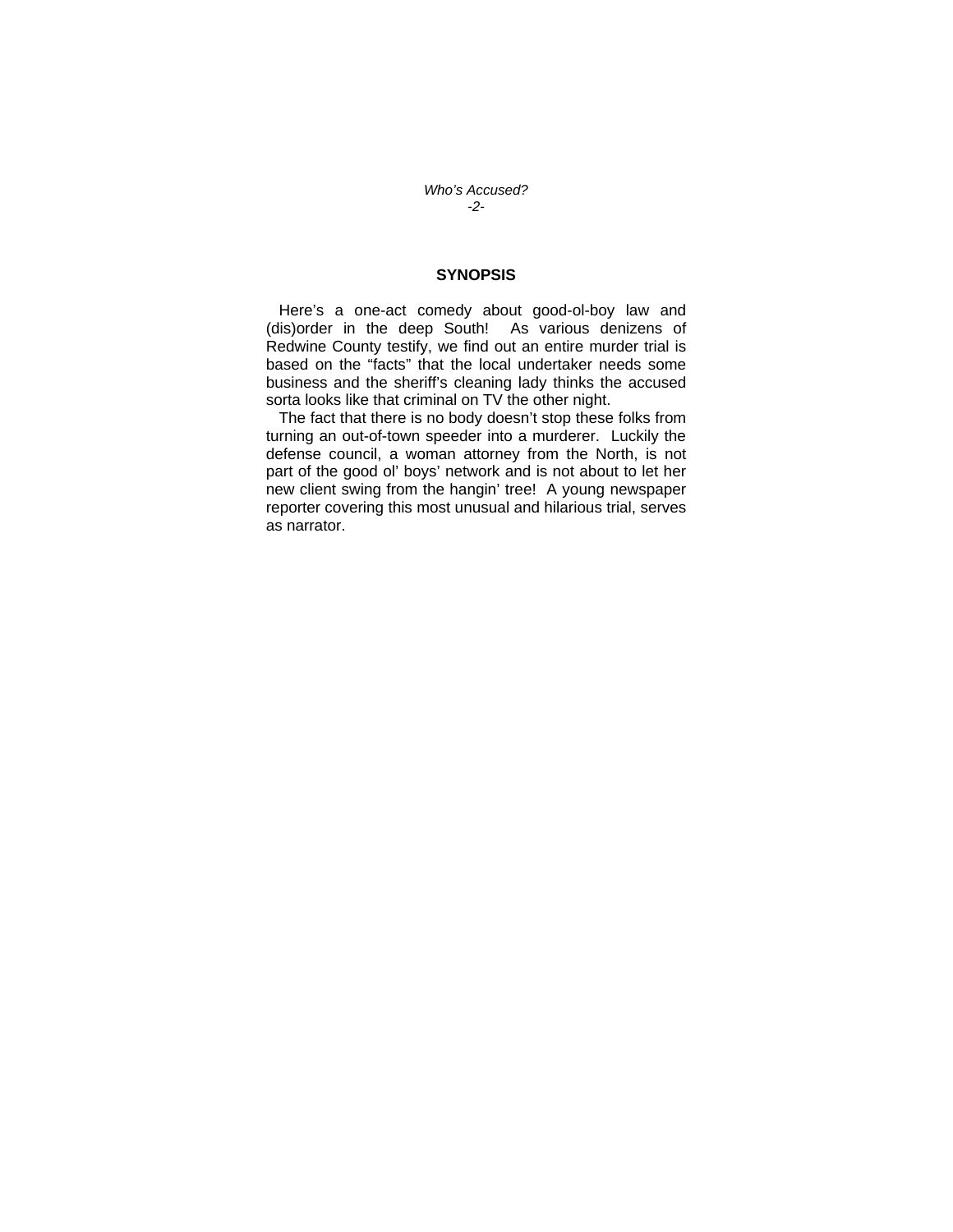*Who's Accused? -3-* 

# **CAST OF CHARACTERS**

*(4 M, 4 W 2 flexible parts, extras )* 

**Willene Cross:** Newspaper reporter on the rural beat; acts as the narrator, speaks directly to the audience. **\*Bailiff:** Swears in witnesses.

**Judge Turnipseed:** A good ol' boy.

**District Attorney Waites:** Another good ol' boy.

**Public Defender Davis:** A Northern woman, thorough, ready to prove herself.

**\*Deputy Trimble:** Arrested the suspect.

**Della Caruthers:** Cleaning lady, sees a mass murderer everywhere.

**Lizzie Beth Watkins:** TV-addicted wife of missing farmer.

**Felton Dibbs:** Observant town "drunk."

**Rufus Jackson:** Local undertaker.

**Extras:** Play Thomas Hargrove (the defendant) and members of the jury, all non-speaking roles.

*\*Flexible parts, may be played by men or women.* 

#### **SETTING**

County courtroom. Some members of the cast might be placed in the audience prior to performance so that they can make their entrances from the house. At the beginning, the jury is seated in the jury box, the District Attorney and Counsel for the Defense are seated in traditional locations.

**TIME:** The present.

**PLAYING TIME:** 30 minutes.

**PROPS:** Gavel for Judge; Bible for swearing in; notebook for Miss Cross; papers for both attorneys; handkerchief for Lizzie Beth Watkins.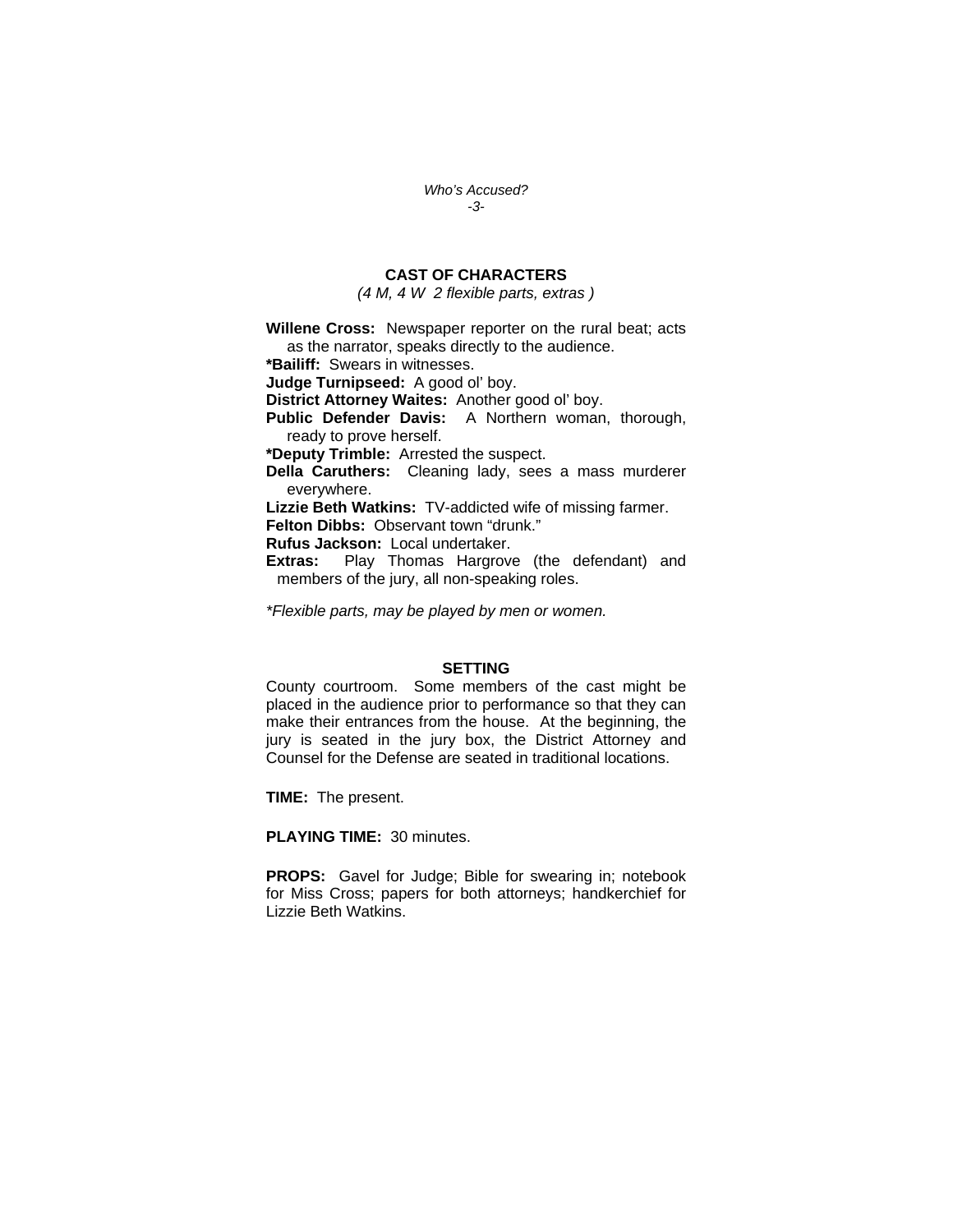#### *Who's Accused? -4-*

#### **WHO'S ACCUSED?**

#### **SCENE 1**

*(AT RISE: Early morning in the courtroom. WILLENE CROSS moves to CS.)* 

MISS CROSS: Hello, my name is Willene Cross and I'm a reporter for the *Capital Herald*, the largest newspaper in our state. Since I graduated from college last year I've been working for the paper as a "rural reporter," you know, going out into the more sparsely populated areas and doing human interest stories and the like. Every now and then, I am called upon to cover court cases. Sometimes they have some pretty interesting cases in courtrooms like these … most of the time, though, they're just run-of-the-mill. This case, however, was somewhat more interesting! You see, the defendant … he's not in here yet … Mr. Thomas Allen Hargrove, well, he was driving through Redwine County on his way back to his home. He'd been to a lawn and garden convention ... he works for a hardware store. Well, Mr. Hargrove got stopped by a deputy who was intent on writing him a speeding ticket … nothing more … just a speeding ticket. What happened after that, made this the most interesting case I'd ever covered.

*(SHE'S interrupted by the sound of PEOPLE entering the courtroom. BAILIFF enters, followed by JUDGE, SHERIFF, and DEFENDANT.)* 

- BAILIFF: All rise. *(BAILIFF makes sure the audience rises too!)* Superior Court of Redwine County is now in session, Judge Homer L. Turnipseed presiding.
- JUDGE: *(Takes HIS seat.)* You may be seated. I need not remind you that we are gathered here under the allseeing eyes of sweet justice herself so I don't want to see any smokin' or chewin' going on in this courtroom amongst any of you fellas ….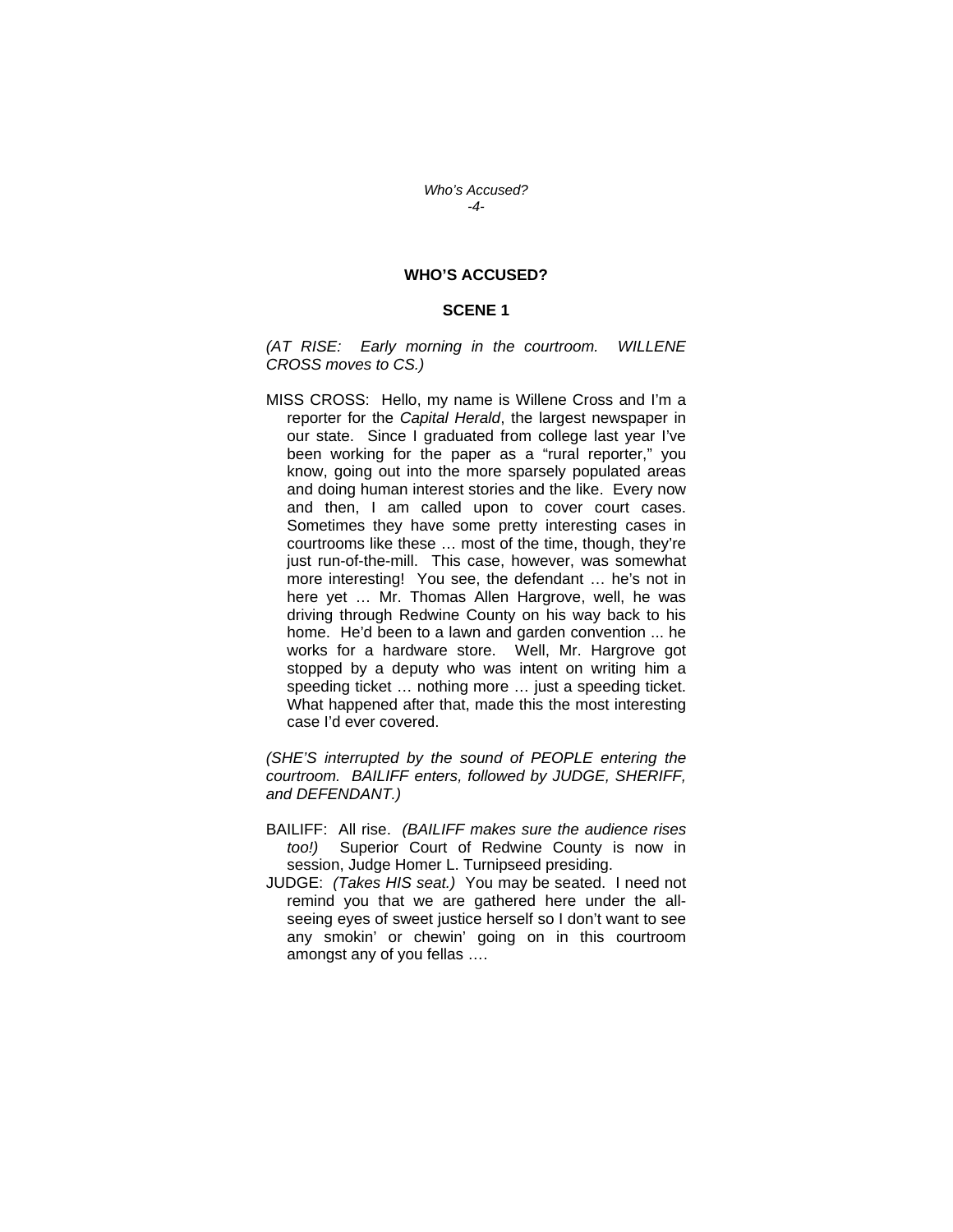JUDGE: *(Continued.)* You ladies who feel the need for a dip of snuff might please wait until we are in recess as well.

Mr. District Attorney, are you ready to call the first case? WAITES: Yes, Your Honor, I am.

JUDGE: Then, let's get on with it.

WAITES: Case number 4127 dash 24. The County of Redwine versus Thomas Allen Hargrove. The charge in this case is … SUSPICION OF MURDER IN THE FIRST DEGREE.

JUDGE: Ms. Public Defender, are you ready to proceed? DAVIS: Yes, Your Honor.

JUDGE: Mr. Waites, call your first witness.

DAVIS: Your Honor, if I might just point out one thing --

- JUDGE: Ms. Davis, I know what you're gonna say and we've been through all this in chambers. I think the best thing is to go ahead and view the evidence and see what comes out in this case. Another thing, I took the liberty of summoning the jury from last week to come back and serve on this one … the last case only took twenty-five minutes and I think the county ought to get their money's worth outta that panel. Now, let's get on with the case.
- WAITES: The state calls Deputy Carl Trimble. *(HE moves to take the stand; is sworn in by BAILIFF.)* Deputy Trimble would you state your name and tell us where you work.
- TRIMBLE: My name is Carl Trimble and I am a deputy sheriff for Redwine County Sheriff's Department.
- WAITES: Would you tell us what happened the day before yesterday?
- TRIMBLE: Yes, sir. I was sittin' in my patrol car … car number two … out on Highway 77 near Ralph Henderson's store. I'd just got me a cold "co-cola" and a pack of crackers and I was just sittin' there watching traffic go by.
- WAITES: Deputy, did you notice anything unusual while you were at that location?
- TRIMBLE: Yes, sir, I did. I seen this blue, four-door car come barreling down the highway.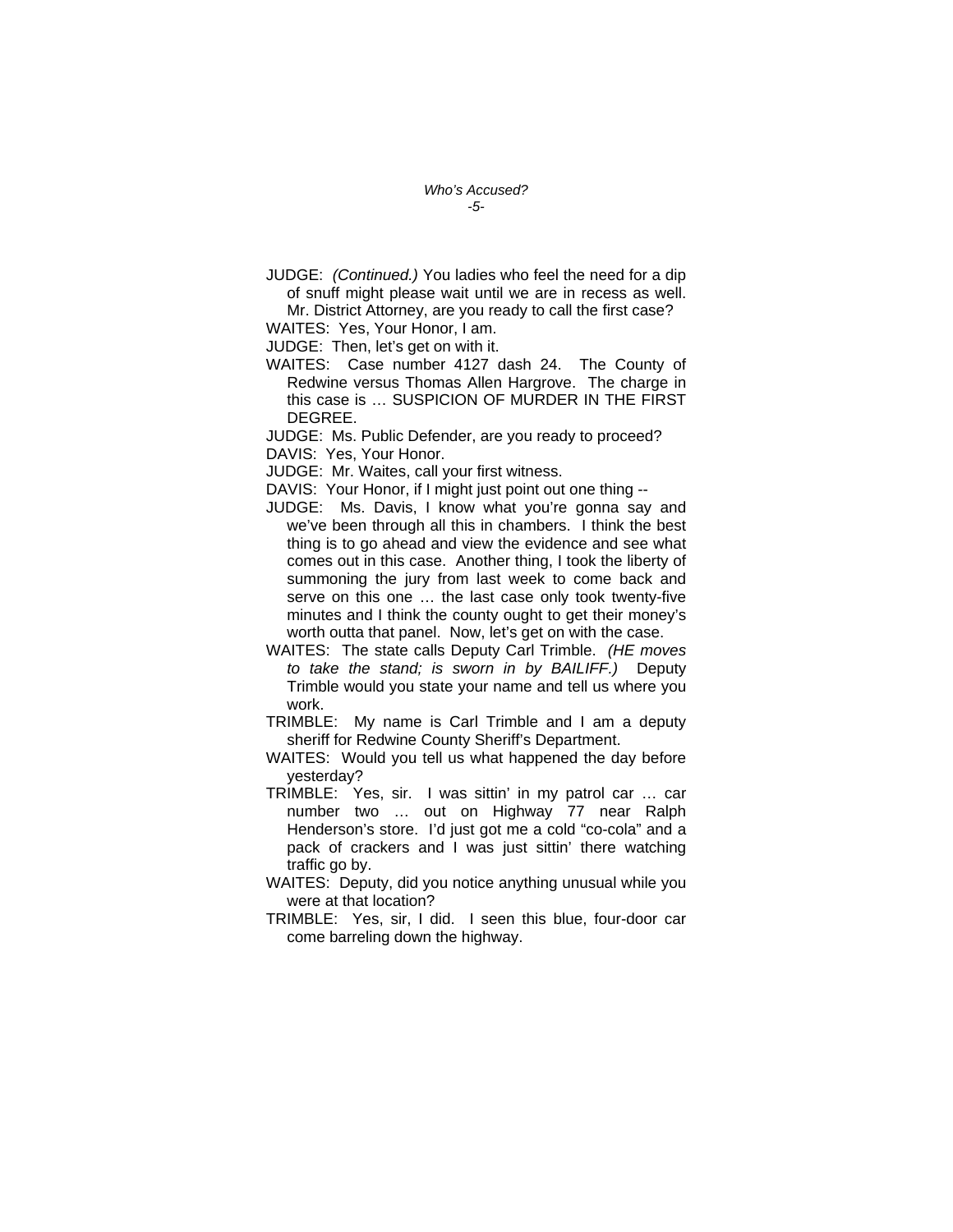TRIMBLE: *(Continued.)* He must'a been doin' 57 or 58 milesan-hour … well, that was a 55 zone, so I figured I'd better see just what the hurry was.

WAITES: What happened then?

TRIMBLE: Well, I stopped him … that fella there … and asked to see his drivin' license. I took the license back to the patrol car and radioed in to Della … she was workin' at the office that day, cleanin' up and all, and she told me she'd watched that TV show, "Most Wanted Criminals," the night before and that name sounded awful familiar. So, I thought I'd better take him … that fella there … down to the office.

WAITES: When you got to the office, what did you find out?

TRIMBLE: Della was on the phone to her sister, Louise, asking her if she'd seen the TV show and if she remembered what the man's name was. They was both mighty sure that it was the same as his … that fella there. After she hung up, the phone rang and it was Lizzie Beth Watkins … she was all up in the air 'cause Ellis, her husband, had gone to check on the cows that morning and didn't ever come home. That's when I decided to hold him... that fella there … for further investigation.

WAITES: Your witness. *(Sits down.)* 

- DAVIS: *(Stands, moves over to witness.)* Officer Trimble … what did you end up charging this good man, Mr. Hargrove, with?
- TRIMBLE: Suspicion of murder. What with Ellis Watkins turnin' up missin' and Della seein' that show on TV …

DAVIS: Have you seen the body of Ellis Watkins?

- TRIMBLE: Well, I seen him last week when he came into town.
- DAVIS: No, no … I mean, do you know for a fact that Ellis Watkins is dead?
- TRIMBLE: Well, no … I … well, it don't make no sense. If Ellis went to check on the cows and he ain't come back yet ... he must be dead … or somethin'.
- DAVIS: So you base your suspicion on the fact that Ellis hasn't come home.
- TRIMBLE: And on that TV show. Della seed it herself!